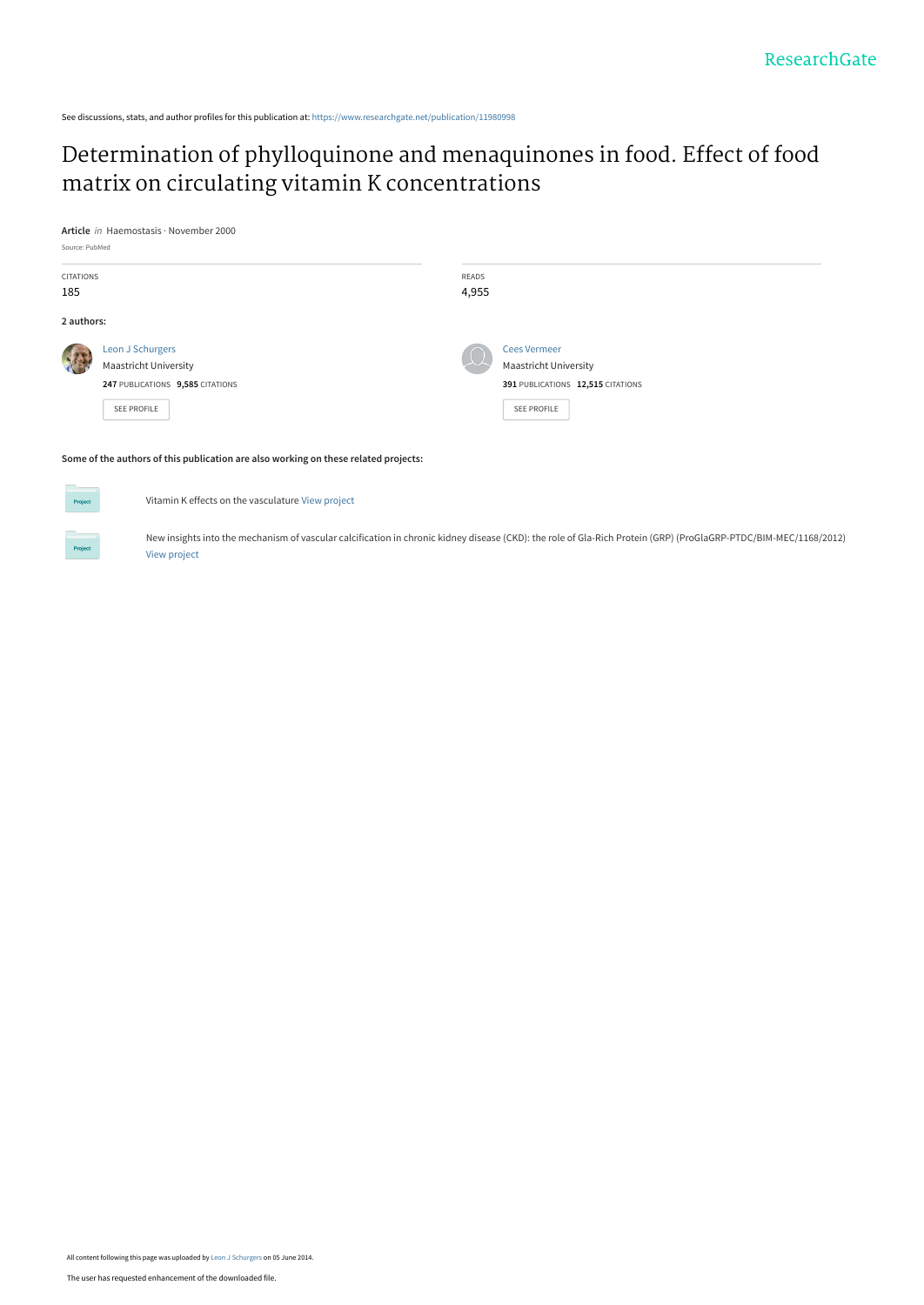# **Original Paper**

**H**æmostasis

Haemostasis 2000;30:298–307

Received: July 27, 2000 Accepted in revised form: September 27, 2000

# **Determination of Phylloquinone and Menaquinones in Food**

**Effect of Food Matrix on Circulating Vitamin K Concentrations**

Leon J. Schurgers Cees Vermeer

Department of Biochemistry and Cardiovascular Research Institute, Maastricht University, Maastricht, The Netherlands

# **Key Words**

Phylloquinone  $\cdot$  Menaquinone  $\cdot$  Vitamin K  $\cdot$ Food composition  $\cdot$  Bioavailability  $\cdot$ Anticoagulant, oral

# **Abstract**

Fluctuations in international normalized ratio values are often ascribed to dietary changes in vitamin K intake. Here we present a database with vitamin  $K_1$  and  $K_2$  contents of a wide variety of food items.  $K_1$  was mainly present in green vegetables and plant margarins,  $K_2$  in meat, liver, butter, egg yolk, natto, cheese and curd cheese. To investigate the effect of the food matrix on vitamin K bioavailability, 6 healthy male volunteers consumed either a detergent-solubilized  $K_1$  $(3.5 \,\mu\text{mol})$  or a meal consisting 400 g of spinach (3.5  $\mu$ mol K<sub>1</sub>) and 200 g of natto (3.1  $\mu$ mol K<sub>2</sub>). The absorption of pure K<sub>1</sub> was faster than that of food-bound K vitamins (serum peak values at 4 h vs. 6 h after ingestion). Moreover, circulating  $K_2$  concentrations after times higher than those of  $K_1$  after eating spinach. It is concluded that the contribution of  $K<sub>2</sub>$  vitamins (menaquinones) to the human vitamin K status is presently underestimated, and that their potential interference with oral anticoagulant treatment needs to be investigated.

the consumption of natto were about 10

Copyright © 2001 S. Karger AG, Basel

# **Introduction**

Vitamin K is an essential dietary micronutrient that facilitates the synthesis of specific blood coagulation factors and of proteins involved in bone metabolism and vascular biology [1, 2]. It serves as a cofactor for the mem $brane-bound$  microsomal enzyme  $\gamma$ -glutamylcarboxylase [3]. Dietary vitamin K is absorbed and transported in blood in its most stable form, i.e. as a quinone. Vitamin K occurs in two biologically active forms namely phylloquinone (also known as vitamin  $K_1$ )

KARGER Fax + 41 61 306 12 34

www.karger.com

© 2001 S. Karger AG, Basel 0301–0147/00/0306–0298\$17.50/0

E-Mail karger@karger.ch Accessible online at: www.karger.com/journals/hae Cees Vermeer, PhD

Department of Biochemistry, University of Maastricht PO Box 616, NL–6200 MD Maastricht (The Netherlands) Tel. +31 43 388 1682, Fax +31 43 388 4160 E-Mail c.vermeer@bioch.unimaas.nl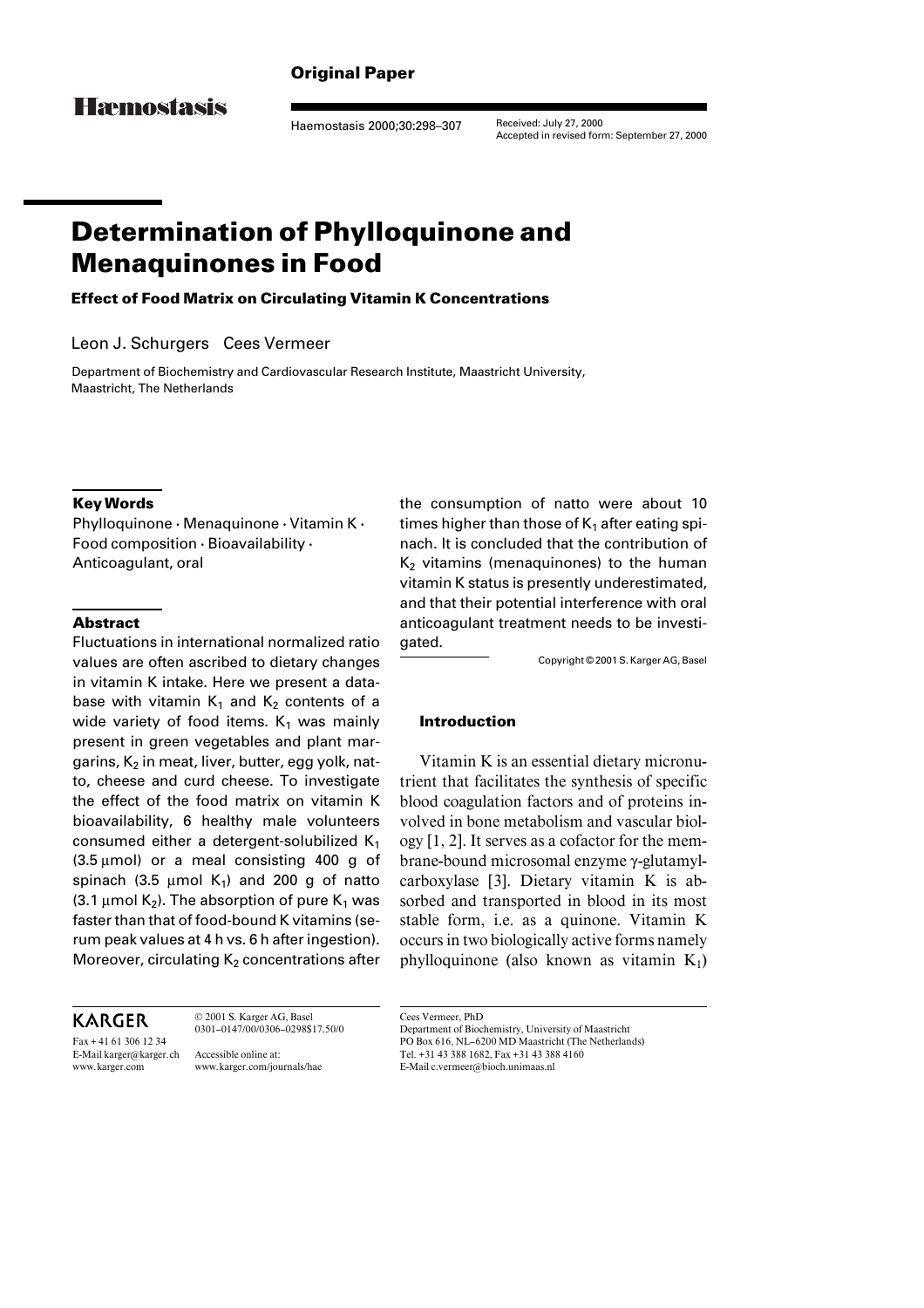and the menaquinones (known by their group name vitamin  $K_2$ ) [2–4]. All K vitamins have 2-methyl-1,4-naphthoquinone (also known as menadione) as a common ring structure, but differ from each other in the length and saturation degree of the polyisoprenoid side chain attached to the 3-position. Phylloquinone is produced by green plants, where it is tightly associated with the thylakoid membranes of the chloroplasts. It is a single compound containing 4 isoprenoid residues (one of which is unsaturated) in its aliphatic side chain. Menaquinones contain side chains of varying length; they are designated as MK-n where n denotes the number of isoprenoid residues, all of which are unsaturated. Long chain menaquinones (MK-7 through MK-10) are exclusively synthesized by bacteria [5, 6]. Menadione is often added to fortified animal food and must be converted in the liver into MK-4 before being active as a cofactor for  $\gamma$ -glutamylcarboxylase [7, 8]. In addition, a number of other tissues (notably pancreas, testis and vessel wall) are capable of converting phylloquinone into MK-4 [9, 10]. For these reasons animal products (meat, dairy, eggs) may contain relatively high concentrations of MK-4. It is well known that the bacterial flora in the colon produces large amounts of higher menaquinones (notably MK-10) [11], but since at the site of synthesis absorption seems to be unlikely, the question of whether and to which extent the intestinal flora contributes to the human vitamin K status is still unclear.

Warfarin and other 4-hydroxycoumarin derivatives are antagonists of vitamin K action and are effective antithrombotic agents (the so-called oral anticoagulants). They block the conversion of KO into K by inhibiting the enzyme KO reductase, thus hampering the recycling of vitamin K [12]. Under these conditions there is a 1:1 stoichiometric relation between KO formation and the number of Gla residues synthesized. It is known that

Assessment of Menaquinones Haemostasis 2000;30:298–307 299

25% of the patients on oral anticoagulant treatment are not within their therapeutic range because of fluctuating international normalized ratio values [13]. Besides interfering drugs, age, poor compliance and concurrent diseases [14–18], unstable levels of anticoagulation are often ascribed to dietary influences, mainly fluctuating vitamin K intake [19–23].

In absolute amounts  $K_1$  forms well over 80% of the total amount of vitamin K in the human diet, and most of our present knowledge on vitamin K concerns  $K_1$ . It is known, however, that the absorption from green vegetables is poor and that only 10–15% of the vitamin is bioavailable, whereas for  $K_2$  vitamins this may be higher [24, 25]. Here we present a database on both dietary forms of vitamin K, phylloquinone and the menaquinones in a wide range of foods available on the Dutch market. Since the specimens selected formed a representative sample from the common Dutch foods the data presented here can be used in nutritional studies in The Netherlands. Furthermore, we compared the efficacy of absorption of phylloquinone and menaquinones as deduced from their serum profiles following oral ingestion.

# **Materials and Methods**

# *Materials*

Phylloquinone was obtained form Sigma (St. Louis, Mo., USA). The menaquinones (MK-4 through MK-10) and 2,3-dihydrophylloquinone were kind gifts from Hoffmann-La Roche (Basel, Switzerland). All common foods were obtained at local supermarkets. Konakion<sup>®</sup> (detergent-solubilized vitamin  $K_1$  pharmaceutical product) was obtained from Hoffmann-La Roche. For the nutrition experiment we used creamed cooked spinach from Iglo Ola (Utrecht, The Netherlands), and natto, which was bought as a ready-to-use product at a local oriental store. Silica Sep-Pak cartridges were purchased from Millipore (Milford, Mass., USA). All other chemicals used were of the highest analytical grade.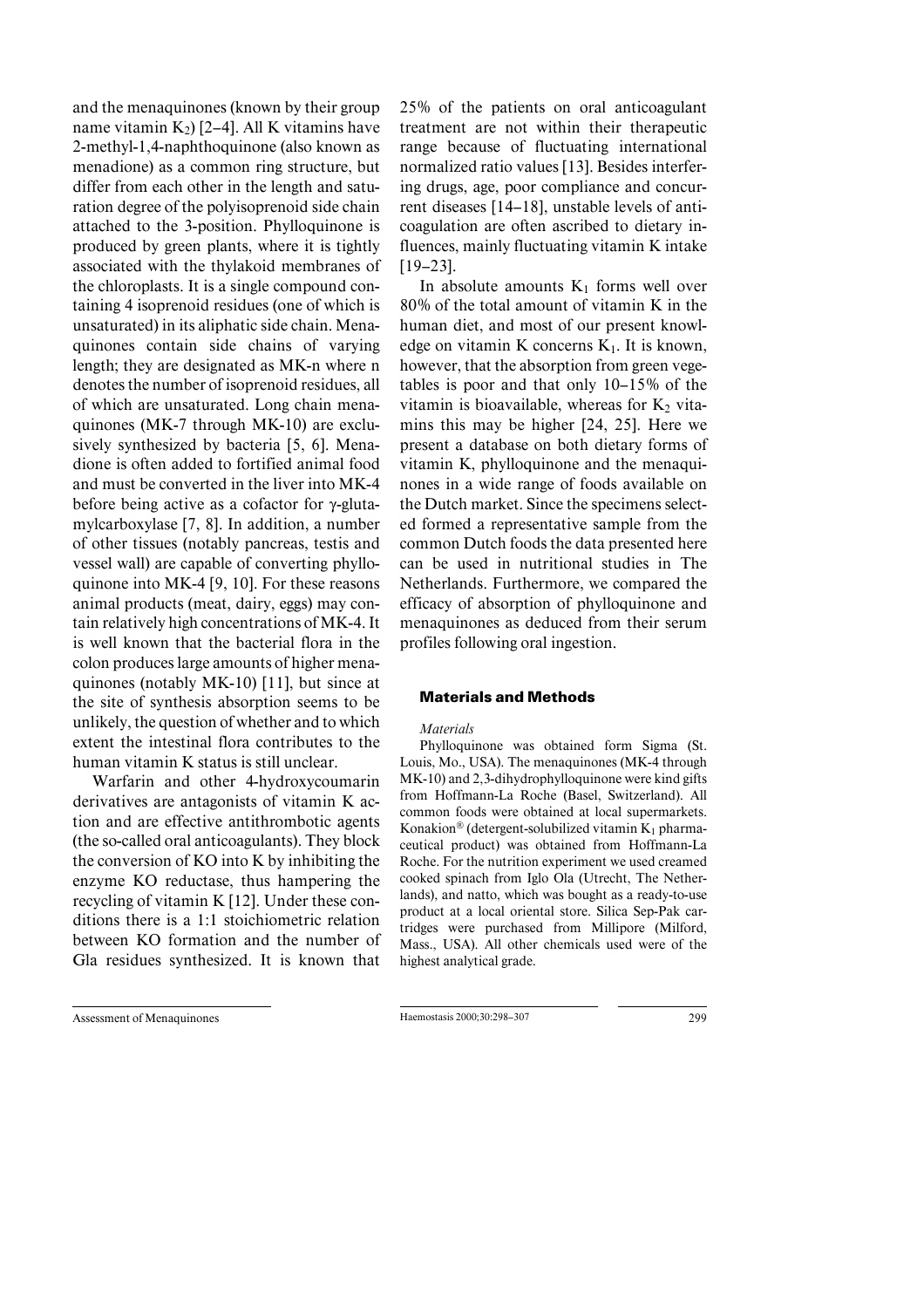# *Extraction of Food*

The procedure for extraction and purification of vitamin K from beverages and dairy produce (except butter and cheese) was performed as described earlier [25] using 2,3-dihydrophylloquinone as an internal standard. Vegetables were bought as precooked deepfrozen products. Cooked vegetables and raw fruits were homogenized in a blender (Ultra Turrax; Janke & Kunkel, Staufen, Germany), and processed as described for cooked spinach [25]. Aliquots of 1 g of cheese, butter or margarine were extracted with 4 ml of 2-propanol, 20 ng internal standard (MK-6 for margarine, 2,3-dihydrophylloquinone for other products) and 2 ml of distilled water. The mixture was homogenized with a blender, warmed to a temperature of 60**°**C and extracted with 8 ml of hexane. Raw meat and fish were cut into pieces, 1 g of which was supplemented with 2ml of distilled water, 5 ng of internal standard (2,3-dihydrophylloquinone) and 4 ml of ethanol. Homogenization took place with a blender at room temperature, and 8 ml of hexane were used for extraction. Bread was dried and ground to powder in a mortar, 1-gram aliquots were supplemented with 5 ng internal standard (2,3-dihydrophylloquinone) and 4 ml of ethanol. After homogenization in a blender extraction took place with 8 ml of hexane. In all cases, the hexane phase was evaporated and redissolved in 2 ml of hexane. After prepurification over silica Sep-Pak cartridges the samples were ready to measure on reversed-phase HPLC. All samples were measured in duplicate.

### *Vitamin K Detection*

Vitamin K was analyzed by HPLC using a C-18 reversed phase column and fluorometric detection after postcolumn electrochemical reduction as described previously [25]. Phylloquinone and the menaquinones were recorded in the same run. Because of the long retention times for the long-chain menaquinones the flow was increased from 0.5 to 1.0 ml/min at 11 min after injection. The interday variation was 6–8%.

#### *Human Volunteer Study*

A panel of 6 male volunteers took part in this protocol. Their mean age was 33.5 years, and their body mass index was 24.3 kg/m2 (table 1). All participants were apparently healthy, and their serum lipid profiles were in the normal range. Neither medications nor vitamin supplements (other than the experimental supplements) were taken. The experimental protocol started at 8 a.m. after an overnight fast. At that time the participants received a breakfast containing either a diet low in vitamin K, a similar diet with additional

300 Haemostasis 2000;30:298–307 Schurgers/Vermeer

#### **Table 1.** Characteristics of the subjects

|                                    | Mean | <b>SEM</b> |
|------------------------------------|------|------------|
| Age, years                         | 33.5 | 2.57       |
| Body mass index, kg/m <sup>2</sup> | 24.3 | 0.82       |
| Triacylglycerol, mmol/l            | 0.87 | 0.14       |
| Cholesterol, mmol/l                | 3.96 | 0.28       |
| Vitamin K                          |      |            |
| Phylloquinone, nmol/l              | 1.48 | 0.19       |
| Menaquinones, nmol/l               | n.d. |            |

Mean values  $\pm$  SEM of 6 healthy male volunteers. n.d. = Not detectable.

detergent-solubilized phylloquinone, or a diet containing 400 g of spinach and 200 g of natto. All diets contained 30 g of fat. During the rest of the day participants were only allowed to have a lunch low in vitamin K (toast, marmalade, bananas, apples), and to drink orange juice and water ad libitum. After 6 p.m. and during the rest of the experiment only consumption of vitamin K-rich foods (spinach, broccoli, brussels sprouts, kale, natto and cheese) was prohibited. Blood samples were drawn by venipunctures at 0, 1, 2, 3, 4, 5, 6, 7, 8, 10, 11, 24, 48 and 72 h after start. Serum was prepared and 1-ml aliquots were kept frozen at –80**°**C until vitamin K determination. The study design was approved by the local Medical Ethics Committee, and informed consent was obtained from all subjects according to the institutional guidelines.

#### *Data Analysis*

Serum vitamin K concentrations during 72 h after oral ingestion were recorded at indicated intervals. At each time point mean values  $\pm$  SE for the 6 participants were calculated and plotted as a function of time. Blank values (no vitamin K ingested) were subtracted throughout the study.

# **Results**

# *Vitamin K Content of Various Nutrients*

For the determination of dietary phylloquinone and menaquinones we subdivided common foods into six categories: meat, fish, vegetables and fruits, dairy, oils and marga-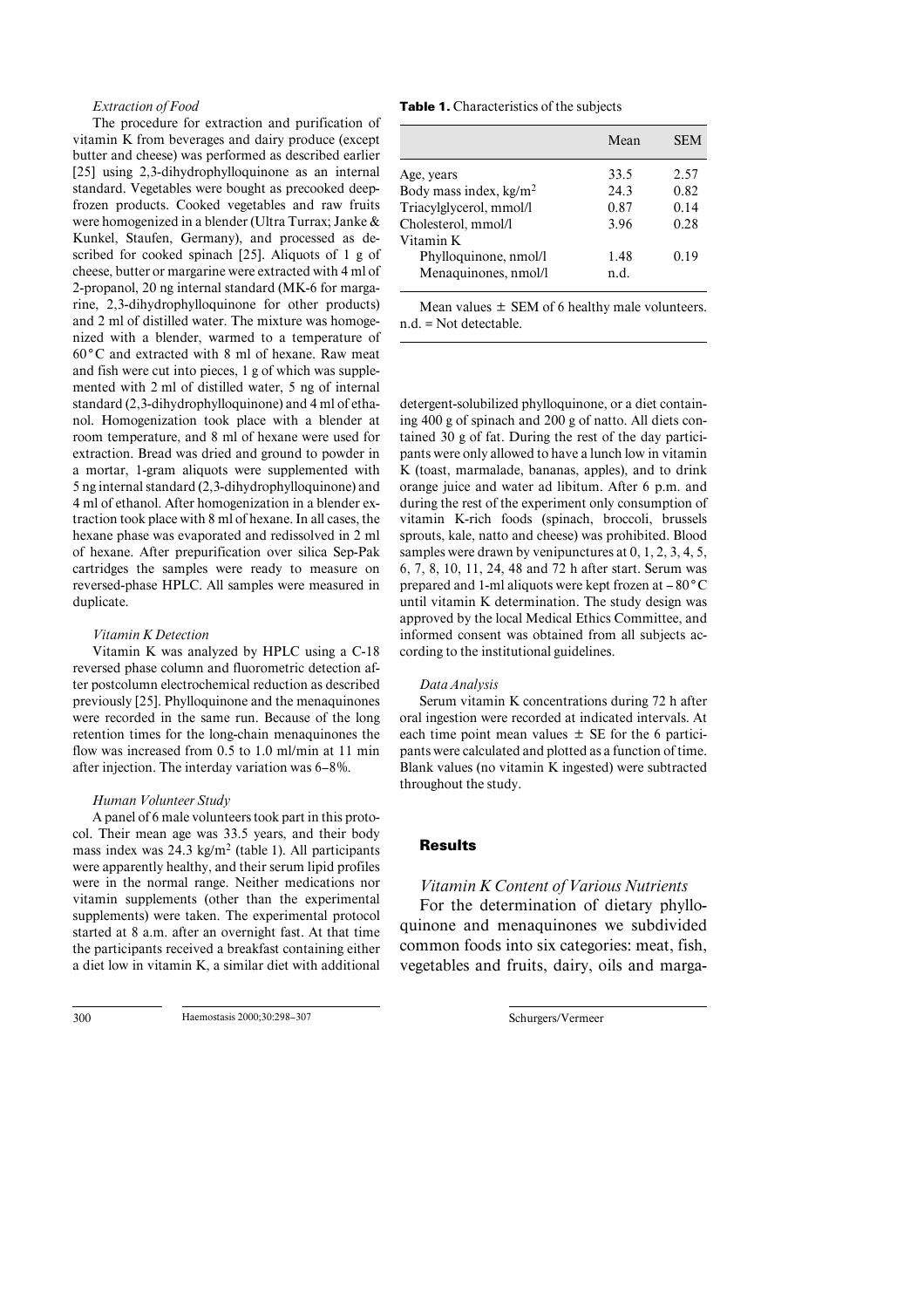Assessment of Menaquinones

| Type of food          | $\mathbf n$     | $K_1$                    | $MK-4$                   | $MK-5$                   | $MK-6$                          | $MK-7$                   | $MK-8$                           | $MK-9$                   |
|-----------------------|-----------------|--------------------------|--------------------------|--------------------------|---------------------------------|--------------------------|----------------------------------|--------------------------|
| Meat                  |                 |                          |                          |                          |                                 |                          |                                  |                          |
| Beef                  | 7               | $0.6(0.6-0.7)$           | $1.1(0.7-1.3)$           | $\qquad \qquad -$        |                                 | -                        |                                  |                          |
| Chicken breast        | $\tau$          | $\overline{\phantom{0}}$ | $8.9(6.4 - 11.3)$        | $\qquad \qquad -$        |                                 |                          |                                  |                          |
| Chicken leg           | $\tau$          |                          | $8.5(5.8-10.5)$          | $\qquad \qquad -$        |                                 |                          |                                  |                          |
| Pork steak            | $\tau$          | $0.3(0.2-0.4)$           | $2.1(1.7-2.4)$           | $\qquad \qquad -$        |                                 | $0.5(0.4-0.7)$           | $1.1(0.9-1.2)$                   |                          |
| Pork liver            | $\tau$          | $0.2(0.1-0.3)$           | $0.3(0.3-0.4)$           | $\qquad \qquad -$        |                                 |                          |                                  |                          |
| Minced meat           | $\overline{7}$  | $2.4(2.2-2.5)$           | $6.7(6.5-6.7)$           | $\qquad \qquad -$        |                                 |                          |                                  |                          |
| Salami                | 7               | $2.3(2.1-2.5)$           | $9.0(8.2 - 10.1)$        | $\qquad \qquad -$        |                                 |                          |                                  |                          |
| Luncheon meat         | 7               | $3.9(3.8-4.2)$           | $7.7(7.4-9.1)$           | $\overline{\phantom{0}}$ |                                 |                          |                                  |                          |
| Hare leg              | $\tau$          | $4.8(4.5-5.3)$           | $0.1(0.0-0.2)$           | $\overline{\phantom{0}}$ |                                 |                          |                                  |                          |
| Deer back             | $\tau$          | $2.0(1.9-2.2)$           | $0.7(0.6-0.7)$           | $\qquad \qquad -$        |                                 |                          |                                  |                          |
| Goose leg             | 5               | $4.1(3.5-4.8)$           | $31.0(28.2 - 33.1)$      | $\qquad \qquad -$        |                                 |                          |                                  |                          |
| Goose liver paste     | 5               | $10.9(9.3-12.1)$         | 369 (317-419)            |                          |                                 |                          |                                  |                          |
| Duck breast           | $7\overline{ }$ | $1.9(1.7-2.2)$           | $3.6(3.3-3.9)$           |                          |                                 |                          |                                  |                          |
| Fish                  |                 |                          |                          |                          |                                 |                          |                                  |                          |
| Prawn                 | $\tau$          | $0.1(0.0-0.1)$           |                          |                          |                                 |                          |                                  |                          |
| Mackerel              | $\overline{7}$  | $2.2(1.8-2.6)$           | $0.4(0.3-0.5)$           |                          |                                 |                          |                                  |                          |
| Herring               | $\overline{7}$  | $0.1(0.0-0.2)$           |                          |                          |                                 |                          |                                  |                          |
| Plaice                | 7               |                          | $0.2(0.1-0.3)$           |                          | $0.3(0.2-0.3)$                  | $0.1(0.0-0.1)$           | $1.6(1.3-1.8)$                   |                          |
| Eel                   | $\overline{7}$  | $0.3(0.2-0.5)$           | $1.7(1.4-2.1)$           |                          | $0.1(0.0-0.2)$                  | $0.4(0.2-0.6)$           | $\overline{\phantom{0}}$         |                          |
| Salmon                | $\tau$          | $0.1(0.1-0.2)$           | $0.5(0.4-0.6)$           | $\equiv$                 | $\overline{\phantom{0}}$        | $\overline{\phantom{0}}$ | $\qquad \qquad -$                |                          |
| Fruits and vegetables |                 |                          |                          |                          |                                 |                          |                                  |                          |
| Kale                  | $\overline{4}$  | 817 (752-881)            | $\overline{\phantom{0}}$ |                          |                                 |                          |                                  |                          |
| Spinach               | 6               | 387 (299-429)            | $\qquad \qquad -$        |                          |                                 | -                        |                                  |                          |
| <b>Broccoli</b>       | 5               | $156(139-189)$           | $\qquad \qquad -$        |                          | $\overline{\phantom{0}}$        | $\overline{\phantom{0}}$ |                                  |                          |
| Green peas            | $\overline{4}$  | $36.0(31.2-39.4)$        | $\equiv$                 |                          |                                 |                          |                                  |                          |
| Sauerkraut            | 7               | $25.1(23.8-27.5)$        | $0.4(0.3-0.5)$           | $0.8(0.6-1.0)$           | $1.5(1.4-1.6)$                  | $0.2(0.1-0.3)$           | $0.8(0.6-0.9)$                   | $1.1(0.9-1.3)$           |
| Natto                 | 5               | $34.7(31.2 - 36.7)$      | $\equiv$                 |                          | $7.5(7.1-7.8)$ 13.8 (12.7-14.8) |                          | 998 (882-1,034) 84.1 (78.3-89.8) | $\overline{\phantom{0}}$ |
| Banana                | 4               | $0.3(0.2-0.4)$           | $\overline{\phantom{0}}$ |                          |                                 |                          |                                  |                          |
| Apple                 | 4               | $3.0(2.7-3.4)$           | $\overline{\phantom{0}}$ |                          |                                 |                          |                                  |                          |
| Orange                | $\overline{4}$  | $0.1(0.1-0.2)$           | $\qquad \qquad -$        |                          |                                 |                          |                                  |                          |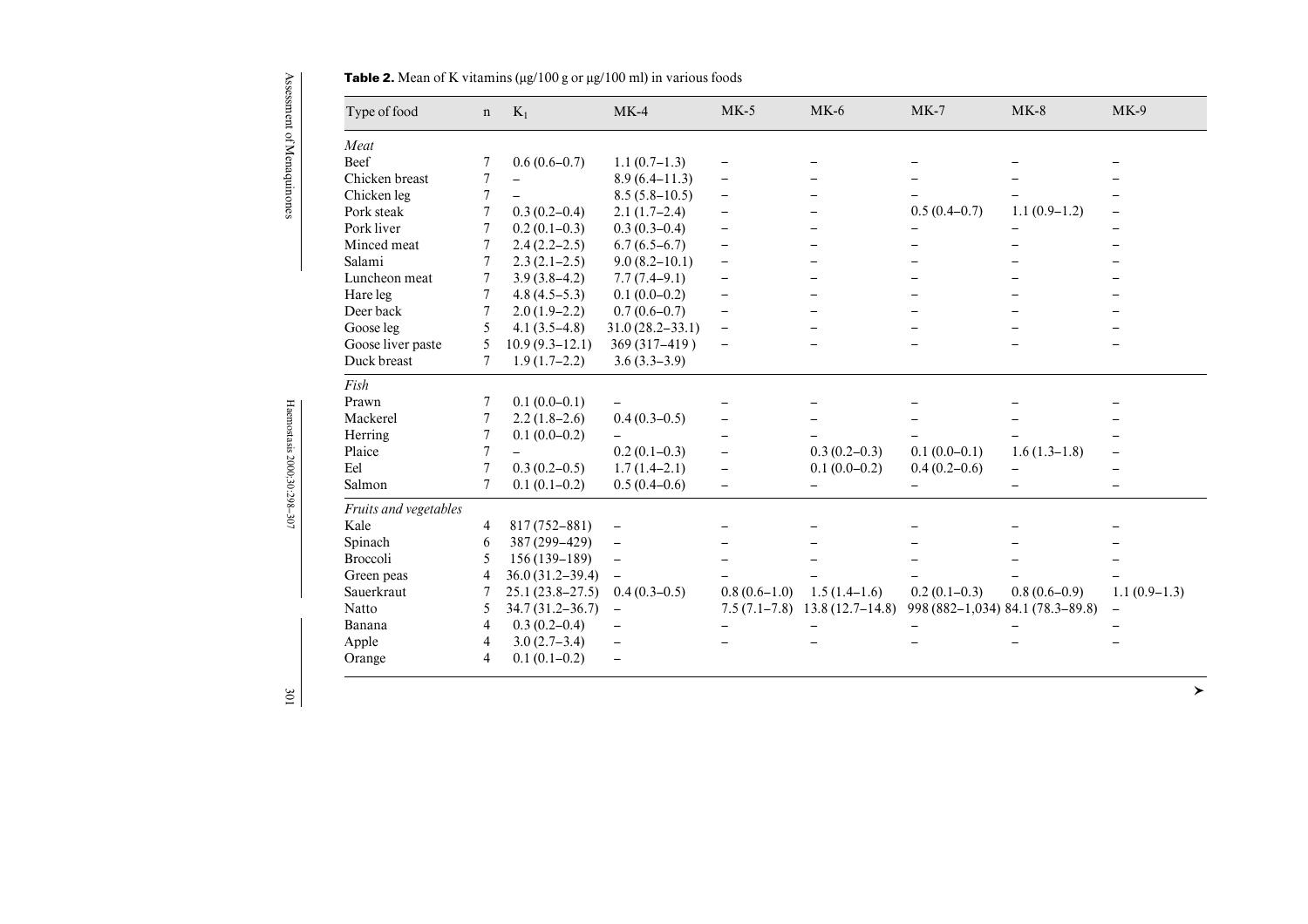| 302                         | <b>Table 2</b> (continued) |                |                     |                                    |                          |                |                          |                          |                                    |
|-----------------------------|----------------------------|----------------|---------------------|------------------------------------|--------------------------|----------------|--------------------------|--------------------------|------------------------------------|
|                             | Type of food               | $\mathbf n$    | $K_1$               | $MK-4$                             | $MK-5$                   | $MK-6$         | $MK-7$                   | $MK-8$                   | $MK-9$                             |
|                             | Dairy produce              |                |                     |                                    |                          |                |                          |                          |                                    |
|                             | Whole milk                 | 6              | $0.5(0.4-0.6)$      | $0.8(0.7-0.9)$                     | $0.1(0.0-0.1)$           |                |                          |                          |                                    |
|                             | Skimmed milk               | 6              |                     |                                    |                          |                |                          |                          |                                    |
|                             | Buttermilk                 | 6              |                     | $0.2(0.2-0.3)$                     | $0.1(0.1-0.2)$           | $0.1(0.0-0.2)$ | $0.1(0.1-0.3)$           | $0.6(0.5-0.6)$           | $1.4(1.2-1.6)$                     |
|                             | Whole yoghurt              | 6              | $0.4(0.3-0.5)$      | $0.6(0.5-0.7)$                     | $0.1(0.0-0.2)$           |                |                          | $0.2(0.2-0.3)$           |                                    |
|                             | Skimmed yoghurt            | 6              |                     |                                    |                          |                |                          | $0.1(0.0-0.2)$           |                                    |
|                             | Whipping cream             | 6              | $5.1(4.9-5.5)$      | $5.4(5.2-5.6)$                     |                          |                |                          |                          |                                    |
|                             | Chocolate                  | 6              | $6.6(6.4-6.7)$      | $1.5(1.4-1.6)$                     |                          |                |                          |                          |                                    |
|                             | Hard cheeses               | 15             | $10.4(9.4-12.1)$    | $4.7(4.2-6.6)$                     | $1.5(1.3-1.7)$           | $0.8(0.6-1.0)$ | $1.3(1.1-1.5)$           |                          | $16.9(14.9-18.2)$ 51.1 (45.3-54.9) |
| Haemostasis 2000;30:298-307 | Soft cheeses               | 15             | $2.6(2.4-2.9)$      | $3.7(3.3-3.9)$                     | $0.3(0.2-0.4)$           | $0.5(0.6-0.7)$ | $1.0(0.9-1.1)$           |                          | $11.4(10.7-12.2)$ 39.6 (35.1-42.7) |
|                             | Curd cheese                | 12             | $0.3(0.2-0.4)$      | $0.4(0.3-0.6)$                     | $0.1(0.0-0.2)$           | $0.2(0.1-0.3)$ | $0.3(0.2-0.5)$           | $5.1(4.8-5.4)$           | $18.7(18.1-19.2)$                  |
|                             | Egg yolk                   | 8              | $2.1(1.9-2.3)$      | $31.4(29.1-33.5)$                  | $\overline{\phantom{a}}$ | $0.7(0.6-0.8)$ | $\overline{\phantom{0}}$ |                          |                                    |
|                             | Egg albumen                | 8              |                     | $0.9(0.8-1.0)$                     | $\qquad \qquad -$        |                |                          |                          |                                    |
|                             | Oils and margarines        |                |                     |                                    |                          |                |                          |                          |                                    |
|                             | Margarine                  | 6              | $93.2(85.6-98.3)$ - |                                    |                          |                |                          |                          |                                    |
|                             | <b>Butter</b>              | 6              |                     | $14.9(13.2-15.9)$ 15.0 (13.5-15.9) | $\qquad \qquad -$        |                |                          |                          |                                    |
|                             | Corn oil                   | 6              | $2.9(2.7-3.1)$      | $\overline{\phantom{a}}$           |                          |                |                          |                          |                                    |
|                             | Sunflower oil              | 6              | $5.7(5.5-5.9)$      |                                    |                          |                |                          |                          |                                    |
|                             | Olive oil                  | 6              | $53.7(49.9-57.2)$ - |                                    |                          |                |                          |                          |                                    |
|                             | <b>Bread</b>               |                |                     |                                    |                          |                |                          |                          |                                    |
|                             | Rue bread                  | 6              | $0.7(0.5-0.9)$      |                                    |                          |                |                          |                          |                                    |
|                             | Wheaten bread              | 6              | $1.1(1.0-1.2)$      | $\overline{\phantom{m}}$           |                          |                |                          |                          |                                    |
|                             | Sourdough bread            | 6              | $1.0(0.9-1.1)$      | $\overline{\phantom{m}}$           |                          |                |                          |                          |                                    |
|                             | <b>Buckwheat</b> bread     | 6              | $3.0(2.8-3.4)$      | $\overline{\phantom{m}}$           | $\overline{\phantom{m}}$ |                | $1.1(1.0-1.2)$           | $\overline{\phantom{m}}$ |                                    |
| Schurgers/Vermeer           | <b>Beverages</b>           |                |                     |                                    |                          |                |                          |                          |                                    |
|                             | Tea                        | $\overline{4}$ | $0.3(0.2-0.4)$      |                                    |                          |                |                          |                          |                                    |
|                             | Coffee                     | $\overline{4}$ |                     |                                    |                          |                |                          |                          |                                    |
|                             | Orange juice               | $\overline{4}$ |                     |                                    |                          |                |                          |                          |                                    |

All samples were assessed in duplicate. Values are mean values. Highest and lowest values are given in parentheses. Foods were bought from shops in and around Maastricht. MK-10 was not detectable in any of the foods. N = Number of different samples tested; – = not detectable.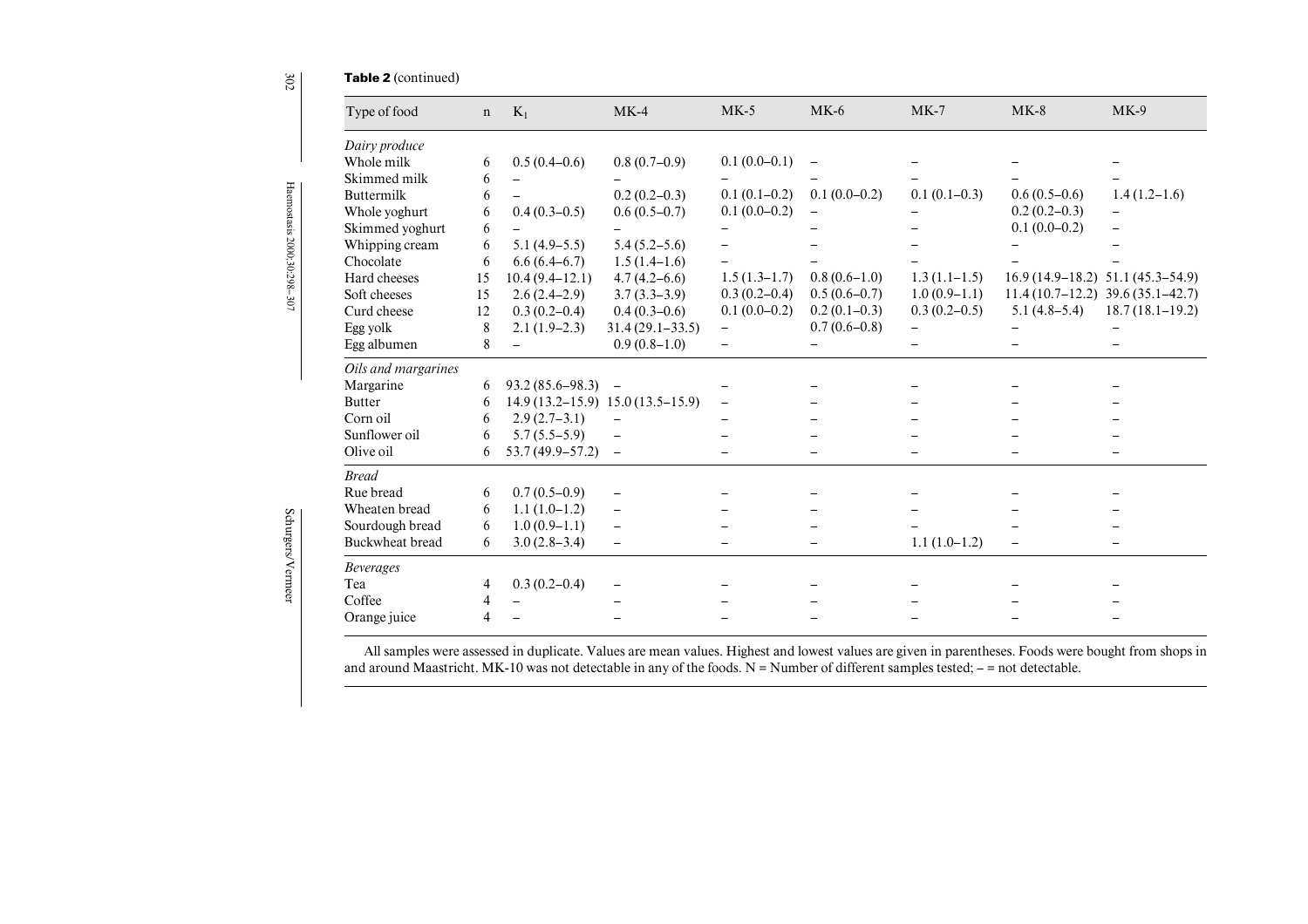

**Fig. 1.** Serum vitamin K following the oral intake of either Konakion or a meal containing spinach and natto. The ingested Konakion contained  $3.5 \mu M$  K<sub>1</sub>, the mixed meal contained  $3.5 \mu M$  of K<sub>1</sub> and 3.1  $\mu$ *M* of MK-7. Points represent mean values from 6 volunteers, error bars represent SEM.  $\bigcirc$  = K<sub>1</sub> after Konakion;  $\blacksquare$  = K<sub>1</sub> after mixed meal;  $\blacklozenge$  = MK-7 after mixed meal.

rines, bread, and beverages. At least three to six different samples or brands were obtained in various local supermarkets, and mean values for each product are given in table 2 together with their ranges for each product. High amounts of  $K_1$  were found in green leafy vegetables, broccoli, sauerkraut and margarines based on plant oils. Meat, fish, dairy produce and eggs contained both  $K_1$  and MK-4 with relatively high MK-4 concentrations in goose meat and liver, butter and egg yolk. Long-chain menaquinones were mainly found in curd cheese, hard (Dutch) and soft (French) cheeses, probably derived from the bacterial starter fermentation. Very rich in menaquinones was the Japanese food natto, which consists of fermented soy beans. No substantial differences were found between free-range products (eggs, chicken, meat) and those from

Assessment of Menaquinones Haemostasis 2000;30:298–307 303

factory farms. The fact that fermented beverages like beer and wines did not contain detectable amounts of menaquinones is probably due to the fact that moulds do not synthesize menaquinones [26].

# *Bioavailability of K Vitamins from Food*

To examine the blank values (serum vitamin K at low vitamin K intake) 6 male volunteers received a vitamin K-poor breakfast with blood sampling (up to 72 h) as indicated. These blank values (data not shown) were subtracted from those obtained after controlled vitamin K intake. Based on the analyses summarized in table 2 we have prepared meals consisting of 400 g cooked spinach (equivalent to 3.5 µmol of K<sub>1</sub>), 200 g natto  $(3.1 \mu \text{mol of MK-7})$ , supplemented with corn oil to a total fat content of 30 g. Postprandial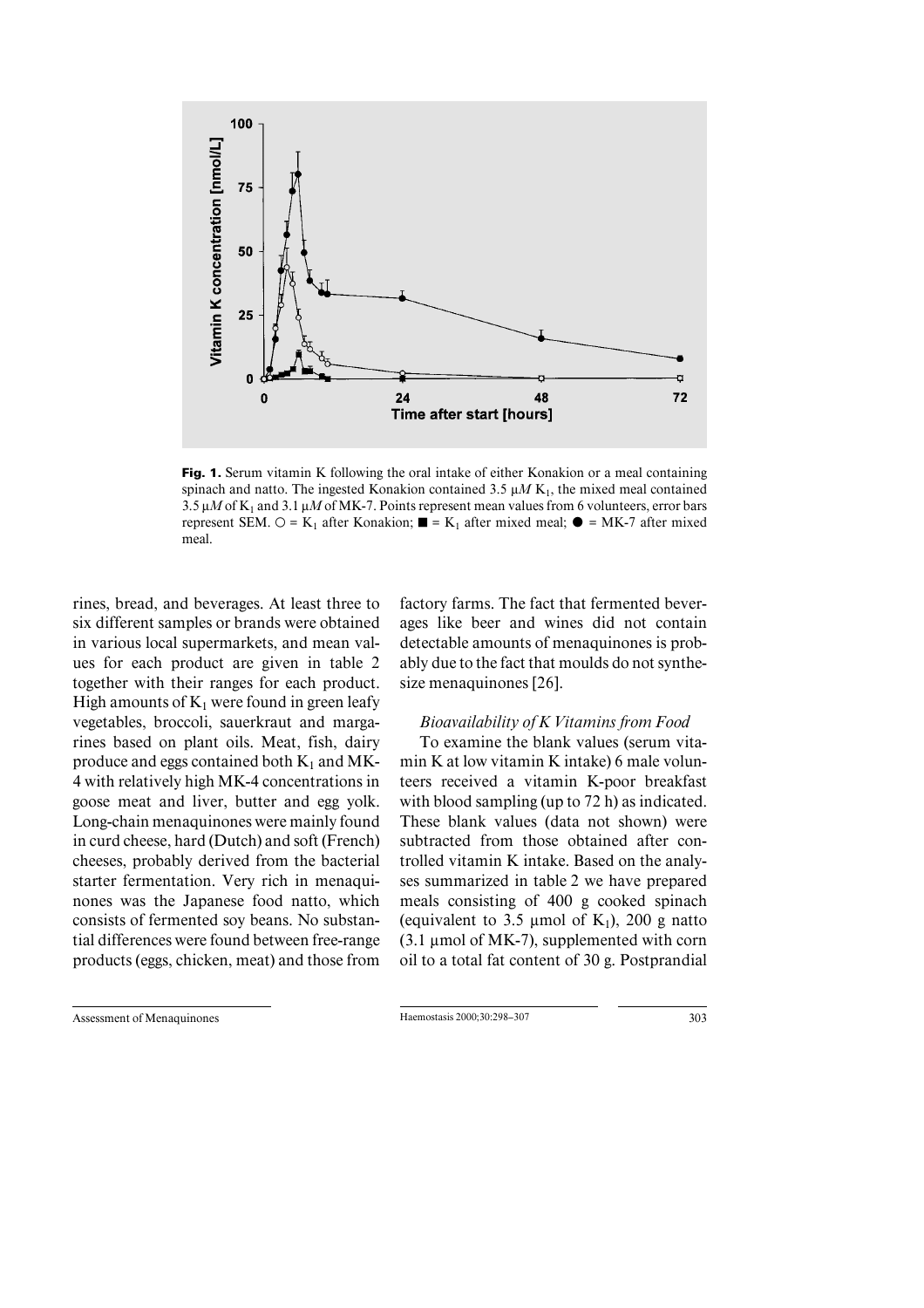

**Fig. 2.** Serum vitamin K<sub>1</sub> and MK-7 following the separate intake of either spinach (3.5  $\mu$ *M*) K<sub>1</sub>) or natto (3.1  $\mu$ *M* MK-7). Points represent mean values from 6 volunteers, error bars represent SEM.  $\blacksquare = K_1$ ;  $\blacklozenge = MK-7$ .

serum vitamin K concentrations are given in figure 1. One week later the volunteers received a vitamin K-poor breakfast supplemented with  $3.5 \mu$ mol of Konakion. Peak values for serum vitamin K (both  $K_1$  and MK-7) were found at 6 h following the meal, and at 4 h after intake of the pure compound. The very poor absorption from green vegetables becomes clear by comparing the difference between the curves for  $K_1$  pure compound and the similar amount of  $K_1$  from spinach. Remarkably, MK-7 from natto was absorbed extremely well with peak values even higher than those for detergent-solubilized  $K_1$ . After having reached their peak levels a rapid disappearance of both  $K_1$  and MK-7 was observed, but MK-7 showed complex pharmacokinetics, with slow disappearance during the second part of the curve, while it remained detectable for at least 72 h. The half-life times

for both  $K_1$  and MK-7 between 6 and 8 h postprandially were about 1.5 h, whereas during the later phases of MK-7 disappearance the half-life time was about 50 h. To exclude mutual interference of absorption (e.g. by competition for the same binding protein), the above experiment was repeated in a design in which spinach and natto were given in two separate meals with a 1-week interval. The serum curves are shown in figure 2 and are comparable to those obtained after the combined meal.

The above absorption curves were repeated for other foods: broccoli as source for  $K_1$  and curd cheese and egg yolk as sources for higher menaquinones (MK-8 and MK-9) and MK-4, respectively [Schurgers, unpubl. data]. In all cases it was found that  $K_1$  absorption from vegetables was very poor (5–10% without concomitant fat intake and 10–15% if tak-

304 Haemostasis 2000;30:298–307 Schurgers/Vermeer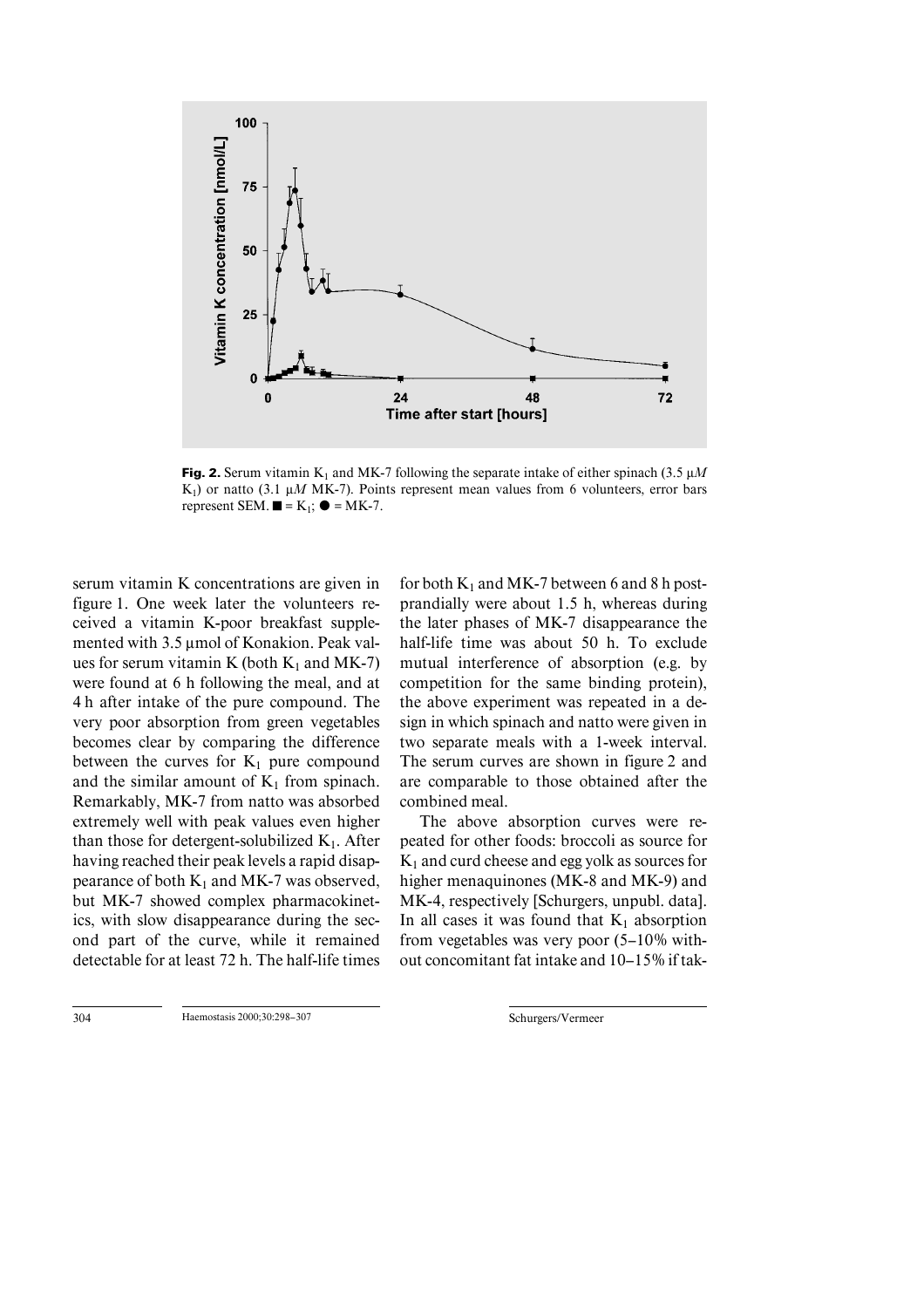en together with 30 g fat), whereas menaquinone absorption from dairy produce and natto was much better, probably almost complete.

# **Discussion**

In this paper we describe the phylloquinone and menaquinone content of various foods available on the Dutch market. All K vitamins were quantified in the same run after a slight modification of our previously reported procedure [25]. It was confirmed that phylloquinone is mainly present in green vegetables, margarins and some plant oils such as olive oil. Since these data are similar to those reported by others [27–29] we have focussed on the menaquinones in food. MK-4 was present in nearly all animal products (meat, dairy produce, eggs), but the fact that there were no substantial differences between game (hare, deer), free-range animals and those from factory farms suggests that conversion of menadione from fortified animal food (used at factory farms) does not contribute substantially to the total tissue MK-4 stores. Rather, it seems that the major part of MK-4 in animal products originates from conversion of  $K_1$  as was also reported to occur in rats [10]. Relatively high concentrations of long-chain menaquinones were found in all cheeses. As was suggested by Shearer [26], they probably originate from bacteria present in the starter cultures used to induce fermentation. On the basis of food frequency questionnaires and the data in table 2 it has been calculated that phylloquinone forms almost 90% of the total dietary vitamin K intake in the Dutch population, whereas menaquinones account for less than 12% [6]. Phylloquinone, however, is tightly bound to the thylakoid membranes of plant chloroplasts, and the efficacy of its liberation therefrom in the

Assessment of Menaquinones Haemostasis 2000;30:298–307 305

digestive tract is poor [24, 25]. This was confirmed in an experiment in which we compared the serum concentration vitamin K profiles after ingestion of similar amounts of  $K_1$  from spinach and from a detergent-solubilized pharmaceutical product. To compare the efficacy of absorption of phylloquinone and menaquinone we have chosen a design in which  $K_1$  was obtained from spinach and MK-7 from natto. In this way the molar concentrations of both K vitamers could be kept similar. As is shown in figure 1, the postprandial serum concentrations of MK-7 were much higher than those of  $K_1$ , with a peak height difference of more than 10-fold. Both absorption peaks occurred 2 h later than that for the detergent-solubilized product. From the curves obtained, it may be concluded that the contribution of MK-7 from natto to the total bioavailable pool of vitamin K is much higher than estimated on the basis of intake. Menaquinones from other sources (cheeses, egg yolk) were absorbed with comparable efficacy as was MK-7 [Schurgers, unpubl. data], suggesting that the contribution of menaquinones to the total human vitamin K status is much higher than generally assumed, and

Another remarkable difference between  $K_1$ and menaquinones was that the former had a disappearance curve with an apparent halflife time of 1.5 h, whereas the long chain menaquinones (not MK-4) had more complex disappearance curves with a very long half-life time. Rapid clearance is consistent with the previously reported uptake and transport of K vitamins in chylomicrons, from where they are cleared by the liver during the first 8 postprandial hours. The very long half-life times of the higher menaquinones suggest that these vitamers (and not  $K_1$  and MK-4) are redistributed by the liver and set free in the circulation in low and high density lipoproteins. It is well known that LDL may be present in the

may equal that of  $K_1$ .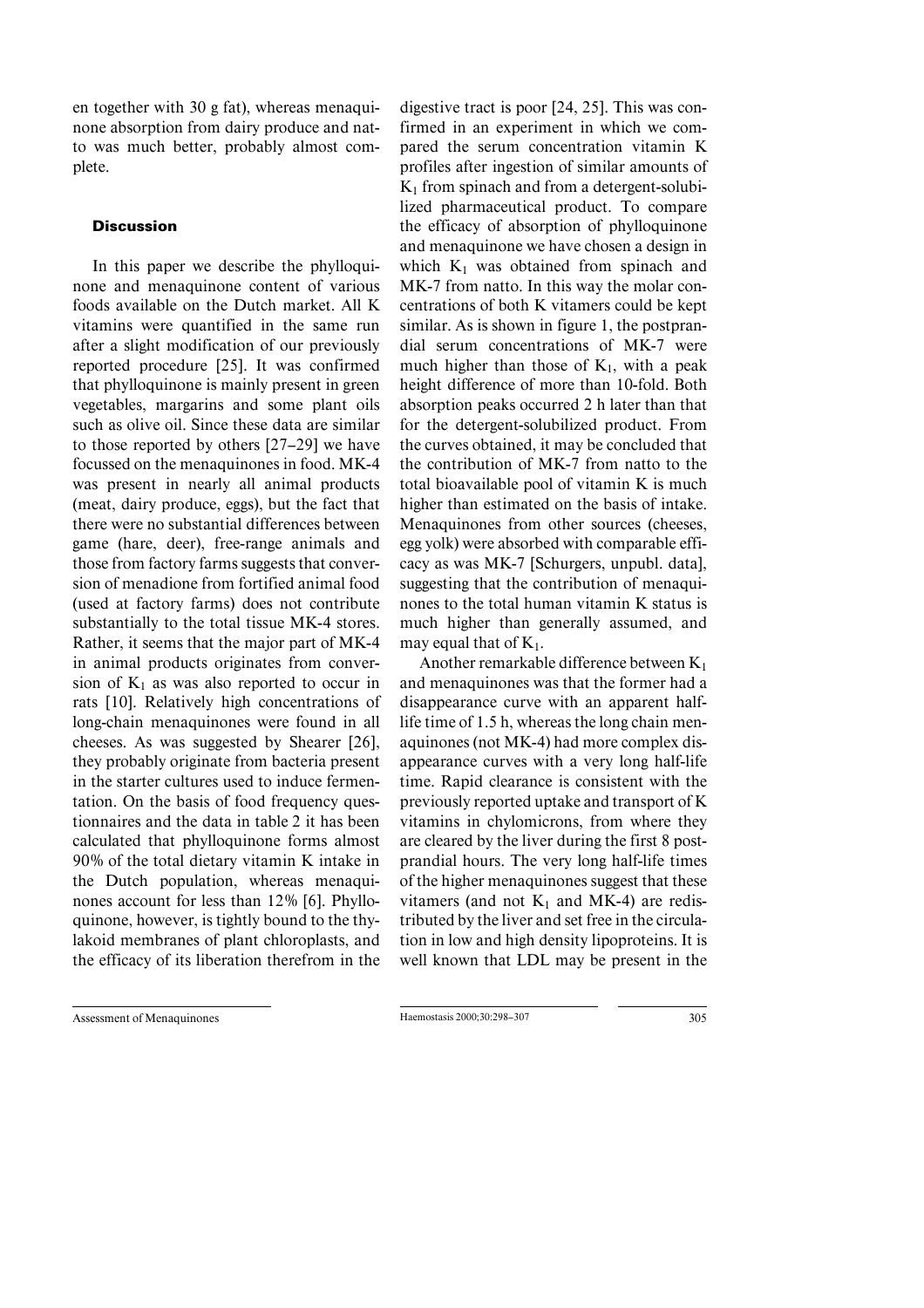circulation for several days. The long residence times of higher menaquinones in the circulation implies that they are available for extrahepatic tissue uptake for much longer periods than is phylloquinone. Both because of their high postprandial serum concentration and their slow clearance, the importance of higher menaquinones for extrahepatic tissues such as bone and arterial vessel wall may be underestimated if only dietary intake is regarded. Since vitamin K-dependent proteins have been reported to be involved in the regulation of calcium deposition in bone [30] and in the prevention of arterial calcification [31], intake of higher menaquinones may be important for functions of vitamin K not related with blood coagulation.

The high efficacy of menaquinone absorption may also have consequences for subjects

on oral anticoagulant treatment. In attempts to identify potential causes of unstable anticoagulation, menaquinone intake has been ignored thus far. Our data demonstrate that this is not justified. Their efficient absorption combined with long serum and tissue half-life times [32] suggests that menaquinones from curd and cheese may accumulate at repeated intake and are a potential cause of disturbance of anticoagulant therapy. This is even more so for subjects consuming natto. Although in general natto is not eaten by Caucasians, dietary habits may survive after migration of subjects from Asiatic countries so that hematologists in western countries may be confronted with this unsuspected source of highly bioavailable vitamin K.

### **References**

- 1 Furie B, Furie BC: Molecular and cellular biology of blood coagulation. N Engl J Med 1992;326:800– 806.
- 2Shearer MJ: Vitamin K. Lancet 1995;345:229–234.
- 3 Vermeer C: Gamma-carboxyglutamate-containing proteins and the vitamin K-dependent carboxylase. Biochem J 1990;266:625–636.
- 4 Shearer MJ: Vitamin K metabolism and nutriture. Blood Rev 1992;6: 92–104.
- 5 Shearer MJ, Bach A, Kohlmeier M: Chemistry, nutritional sources, tissue distribution and metabolism of vitamin K with special reference to bone health. J Nutr 1996;126: 1181S–1186S.
- 6 Schurgers LJ, Geleijnse JM, Grobbee DE, Pols HAP, Hofman A, Witteman JCM, Vermeer C: Nutritional intake of vitamins  $K_1$  (phylloquinone) and  $K_2$  (menaquinone) in The Netherlands. J Nutr Environ Med 1999;9:115–122.
- 7 Martius C, Esser HO: Über die Konstitution des im Tierkörper aus Methylnaphthochinon gebildeten K-Vitamines. Biochem Z 1958;331: S1–S9.
- 8 Dialameh GH, Taggart WV, Matschiner JT, Olson RE: Isolation and characterization of menaquinone-4 as a product of menadione metabolism in chicks and rats. Int J Vitam Nutr Res 1971;41:391–400.
- 9 Ronden JE, Drittij-Reijnders MJ, Vermeer C, Thijssen HHW: Intestinal flora is not an intermediate in the phylloquinone-menaquinone-4 conversion in the rat. Biochim Biophys Acta 1998;1379:16–22.
- 10 Thijssen HHW, Drittij-Reijnders MJ, Fischer MAJG: Phylloquinone and menaquinone-4 distribution in rats: Synthesis rather than uptake determines menaquinone-4 organ concentrations. J Nutr 1996;126: 537–543.
- 11 Conly JM, Stein K, Worobetz L, Rutledge-Harding S: The contribution of vitamin K2 (menaquinones) produced by intestinal microflora to human nutritional requirements for vitamin K. Am J Gastroenterol 1994;89:915–923.
- 12 Vermeer C, Hamulyák K: Pathophysiology of vitamin K deficiency and oral anticoagulants. Thromb Haemost 1991;66:153–159.
- 13 Duxbury B: Therapeutic control of anticoagulant treatment. Br Med J 1982;284:702–704.
- 14 Kumar S, Haigh JR, Rhodes LE, Peaker S, Davies JA, Roberts BE, Feely MP: Poor compliance is a major factor in unstable outpatient control of anticoagulant therapy. Thromb Haemost 1989;62:729– 732.
- 15 James AH, Britt RP, Raskino CL, Thompson SG: Factors affecting the maintenance dose of warfarin. J Clin Pathol 1992;45:704–706.

306 Haemostasis 2000;30:298–307 Schurgers/Vermeer